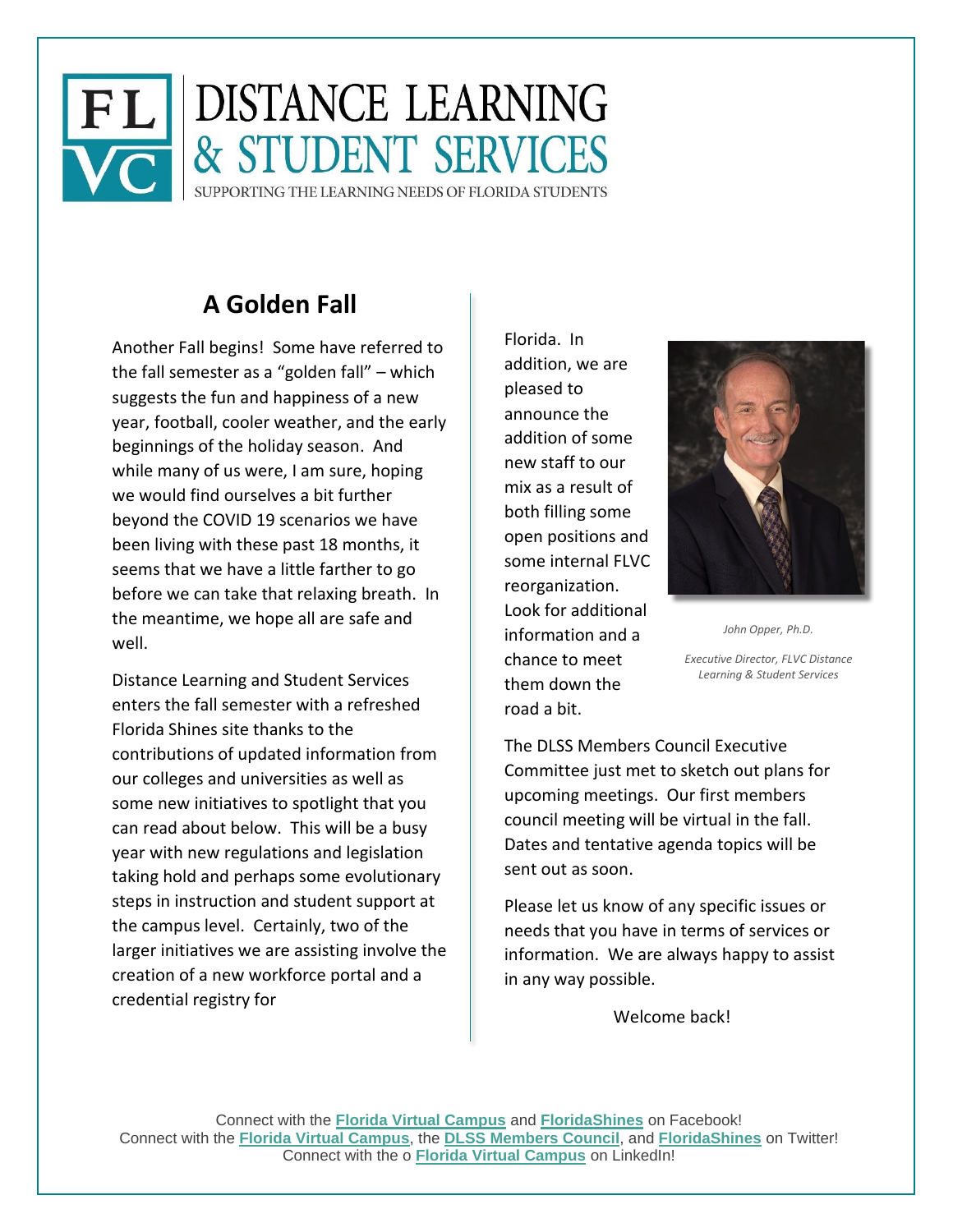### **College 101 event scheduled for Sept. 20-23**

**College 101: What to do, when to do it, and how,** a free series that will give students all the information they need to apply, pay for, and go to college will be held virtually Sept. 20-23.

This statewide collaboration will feature four sessions held over four nights where students will learn about the multiple pathways to success in college, how to put their best foot forward on their college application, the three main ways to pay for college, and the steps they need to take in the summer so they can start the fall semester off strong. Each session will begin at 6 p.m. ET.



Event partners: AVID, Broward County Public Schools, Broward College, College UnMazed, FASFAA, Florida College Access Network, Florida Department of Education, Florida PTA, Florida School Counselor Association, FL TRIO, FloridaShines, Osceola County School District, Office of Student Financial Assistance, Path to College Fellowship, Polk County Public Schools, Take Stock in Children and Valencia College.

For more information on the schedule for College 101 and to register for this event, go to [https://www.floridashines.org/go-to-college/get-ready-for-college/college-101-event.](https://www.floridashines.org/go-to-college/get-ready-for-college/college-101-event)

## **Zero Textbook Cost Course Indicator Launches Statewide This Fall**

Florida Virtual Campus (FLVC) is launching the [Zero Textbook Cost \(ZTC\)](https://dlss.flvc.org/florida-zero-textbook-cost-indicator) course indicator statewide in FloridaShines this fall. Students will be able to find this new ZTC indicator in the catalog letting them know that there are no textbook costs required with the associated course.



The Zero Textbook Cost (ZTC) course indicator will be a visible symbol within the catalog when the course section requires textbooks and other materials that have zero costs for students.

Each semester colleges and universities are invited to upload their online course offerings to the **FloridaShines Course Catalog**. During the upload process, each institution may add the indicator to the sections that meet the state defined criteria for ZTC course indicators. While participation is voluntary, all public colleges and

universities are encouraged to use the ZTC course indicator with any applicable course section.

Institutions that would like to know more about the addition of the ZTC course indicator are asked to contact the FLVC help desk at [help@flvc.org.](mailto:help@flvc.org)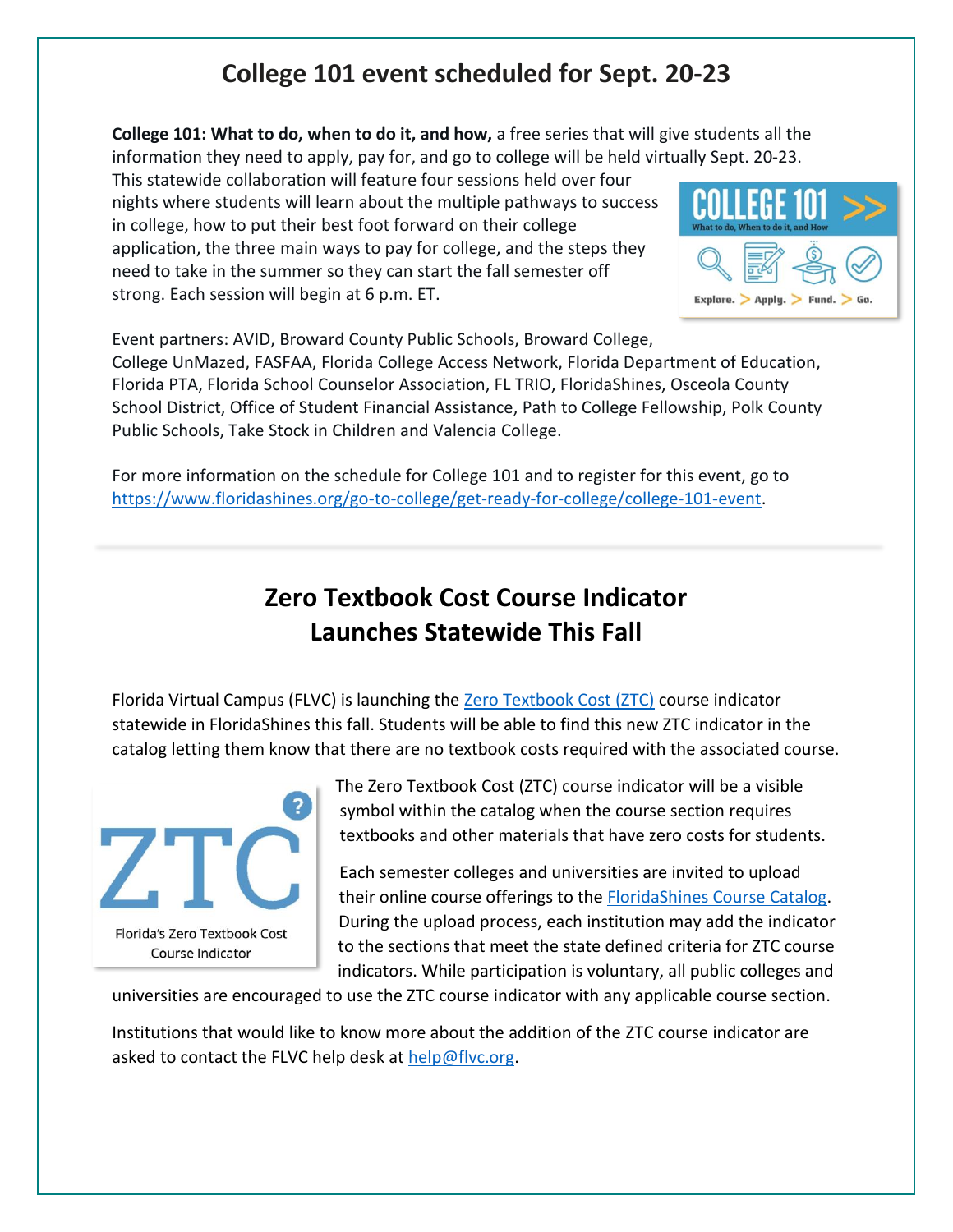#### **ITN Awards Announced**

The ITN 6224-6 for *FSU-FLVC Closed Captioning Services* Public Award Decision Meeting was held on August 23, 2021. The ITN committee met and agreed unanimously to award the following three providers:

- ACS AI-Media
- 3 Play Media
- Verbit

The contracts are being finalized through Florida State University and will be available as soon as the contracts are signed (all legal review is already complete).

# **News from Florida Academic Success and Quality (FLASQ) Initiative**

The **FLASQ** supports high quality design in courses and academic programs by providing access to resources, training and best practices as well as encouraging collaboration among faculty and staff for maximum student success.



# **Florida Quality Matters Consortium (FLQMC)**

# **Florida QM Consortium**

[The Florida Quality Matters Consortium \(FLQMC\)](https://dlss.flvc.org/flqmc) provides faculty and staff from participating institutions information and resources to promote quality course design and to build collaborative relationships and shared expertise through statewide collaboration.

According to a recent Quality Matters™ press release, educational leaders around the country confirmed that collaborative, collegial engagement and institutional culture of quality is key to achieving quality and access at-scale at QM's inaugural Presidents Summit on Learning Quality, which was held online in June.

The organization also observed an elevated commitment to online learning quality assurance goals and faculty professional development as well as the largest yearly increases ever in educational technology investment in 2020 and 2021 across all sectors of higher education, according to its recently released research report, The [Changing Landscape of Online Education](https://www.qualitymatters.org/qa-resources/resource-center/articles-resources/CHLOE-6-report-2021)  [\(CHLOE\) 2021.](https://www.qualitymatters.org/qa-resources/resource-center/articles-resources/CHLOE-6-report-2021)

## **Next DLSS Members Council meeting scheduled**

The DLSS Members Council will hold its next meeting on Oct. 12 from 8 a.m. - 2 p.m. ET. Connection details and a draft agenda will be coming soon.